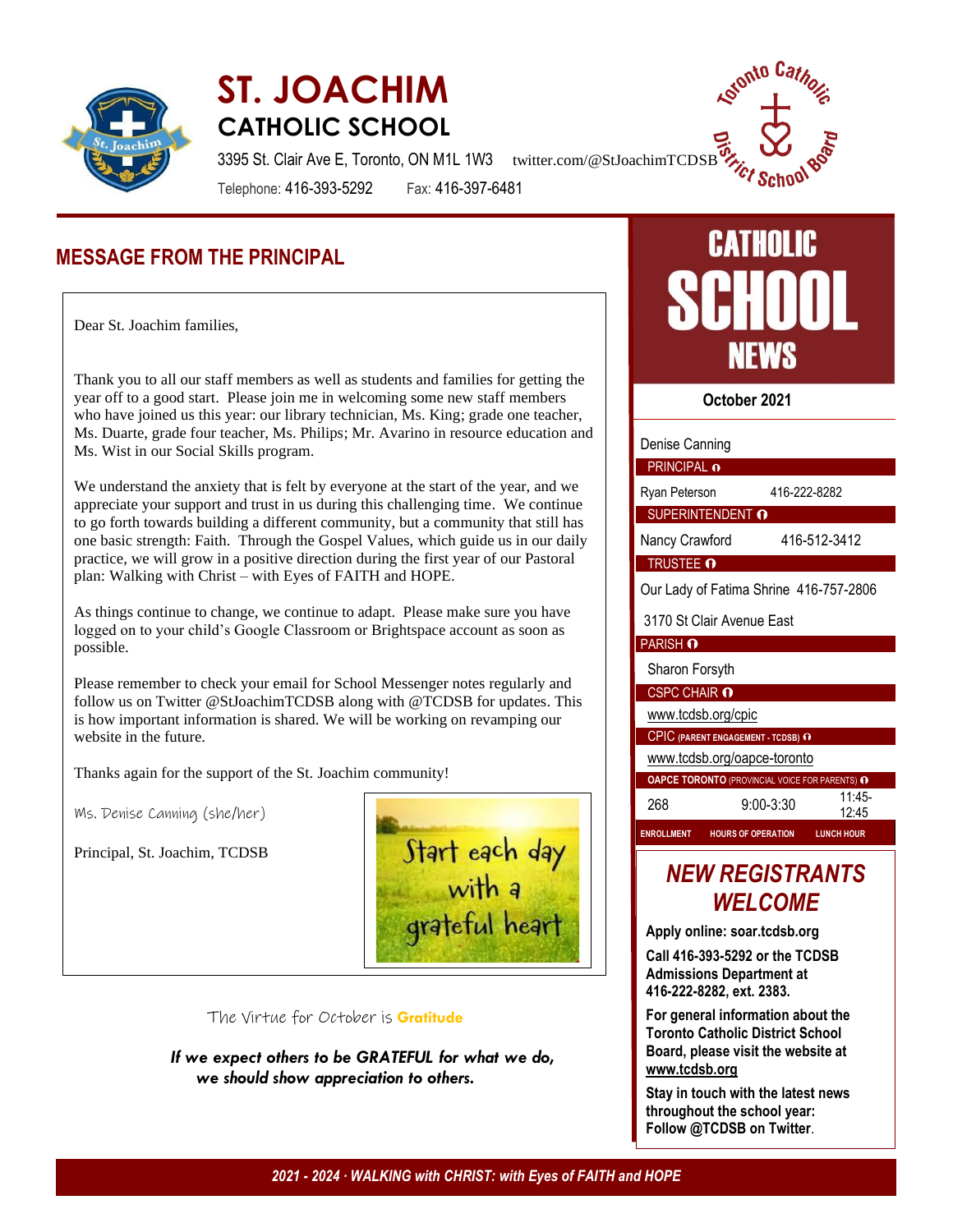

## **Academics**

Please be advised, since classroom organization plans for the current school year were originally developed, some changes in enrolment have taken place. For students at St. Joachim, this means that the current enrolment is 268 students which is lower than anticipated.

In order to ensure that class sizes are in keeping with the class size average requirements set out by the Ministry of Education, as well as the collective agreements with our teachers, we will need to reorganize some classrooms beginning next week (October 4th). For children who are moving a letter will be sent home with them by the end of the week.

We understand this can be a difficult transition for children. The teachers and administration team are committed to working together to ensure that this transition will be handled with the utmost care and not cause any interruptions to the delivery of the curriculum to our students.

Your patience and understanding is greatly appreciated.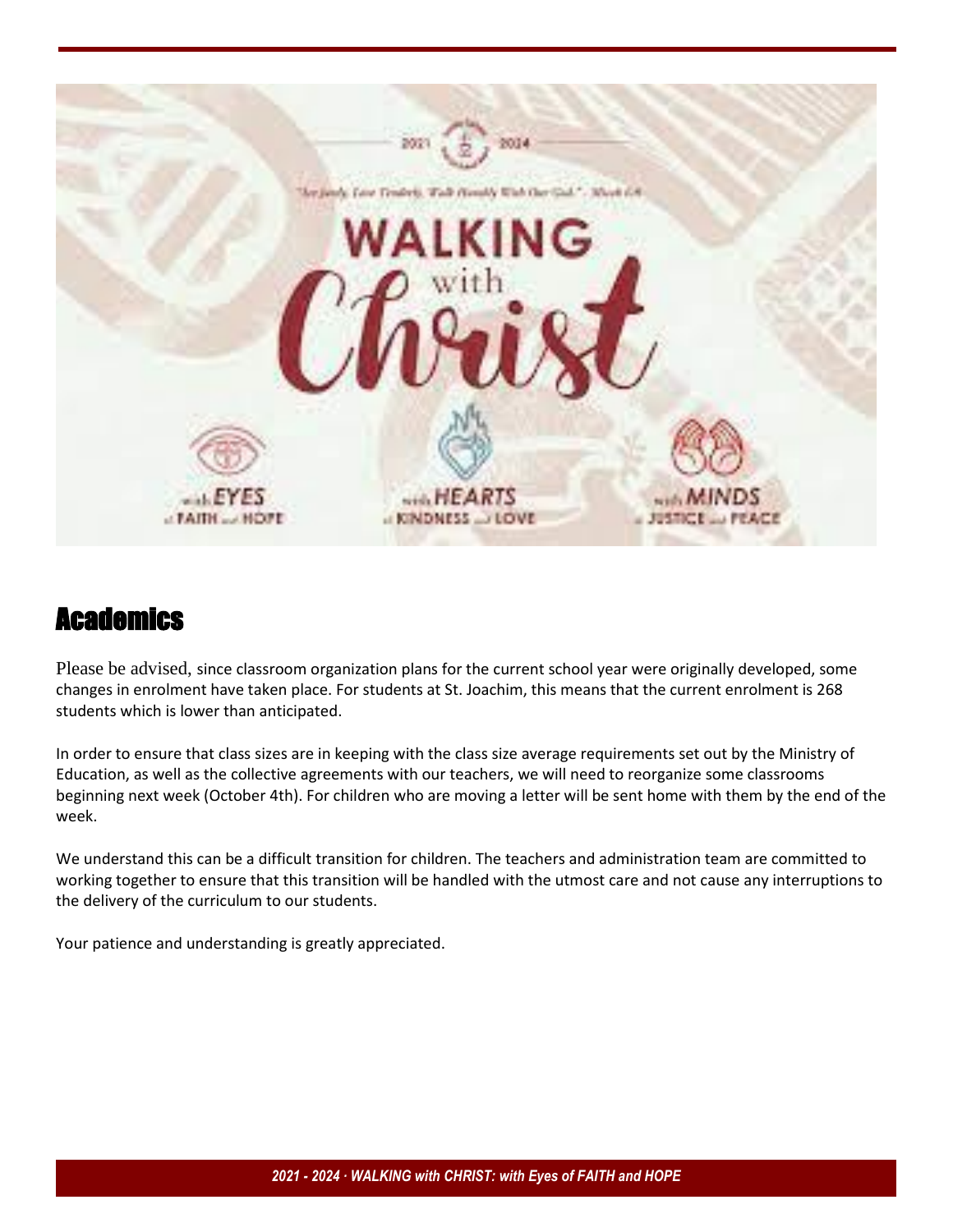

#### [PARENTS/GUARDIANS](#page-3-0) • STUDENTS • STAFF • FYI • NEWS • BOARD BUSINESS

### **[Return to School Information](https://t.e2ma.net/click/h6zfzd/pg1lfpg/507kww)**

As we prepare to return to school, we recognize that families and students likely have many questions. The following information and resources will continue to be updated as new information becomes available or circumstances impacting our school communities changes.

- [Latest Updates](https://t.e2ma.net/click/h6zfzd/pg1lfpg/lt8kww)**:** Find communications to parents/guardians, announcements and other critical information and developments related to school reopening.
- **[Frequently Asked Questions:](https://t.e2ma.net/click/h6zfzd/pg1lfpg/1l9kww)** Find answers to questions about back to school, health and safety, transportation and much more.
- [Ventilation in Schools](https://t.e2ma.net/click/h6zfzd/pg1lfpg/healww)**:** Learn how we are optimizing air quality in schools and learning environments through improving ventilation and/or filtration.
- **[Student Transportation:](https://t.e2ma.net/click/h6zfzd/pg1lfpg/x6alww)** Review the latest student transportation information for the 2021- 2022 school year. Communications with parents regarding bus transportation for students is a priority. To stay informed, parents are encouraged to register on the Toronto Student Transportation Group (TSTG) portal today by visiting [www.torontoschoolbus.org.](http://www.torontoschoolbus.org/) This portal provides TCDSB parents with online access to their children's transportation information and up to the minute email notifications regarding school bus cancellations or delays. If you have any issues signing up on the portal, please contact [support@torontoschoolbus.org](mailto:support@torontoschoolbus.org) and staff will assist you with the registration of your account. For updates on public transportation visit the Toronto Transit Commission website at <http://www.ttc.ca/>
- The health and safety protocols that will continue to be in place on school buses for the 2021-22 school year.
- Once again, we will modify how the empty seat and extenuating circumstance regulation will be employed this school year. To help reduce capacity on the bus and maximize distancing, these ineligible applications will only be considered in Mid to late October if there is room on the bus which this year means no more then one student per seat. Similar to last year this will significantly reduce the number of seats available. On the mini buses there will be further restrictions if TDSB students are present as they have committed to no ineligible riders on buses with their students this school year.
- [Resources:](https://t.e2ma.net/click/h6zfzd/pg1lfpg/dzblww) Access health and wellness and virtual learning resources for students and families.
- [School Reopening Action Plan](https://t.e2ma.net/click/h6zfzd/pg1lfpg/trclww)**:** Learn what to expect and how we will continue to work together to support you for the safe return to school.
- [COVID-19 Advisory](https://t.e2ma.net/click/h6zfzd/pg1lfpg/9jdlww)**:** View the latest COVID-19 confirmed cases involving students or staff members in a TCDSB school setting[.](https://t.e2ma.net/click/h6zfzd/pg1lfpg/pcelww)

**August 20, 2021 | Updates Regarding Immunization Disclosure and Vaccine Eligibility** Families are asked to [review information](https://www.tcdsb.org/FORSTUDENTS/back-to-school/Documents/tcdsb-letter-vaccine-policy-aug-2021.pdf) about Ontario's vaccine disclosure policy and other important health and safety updates for the coming school year.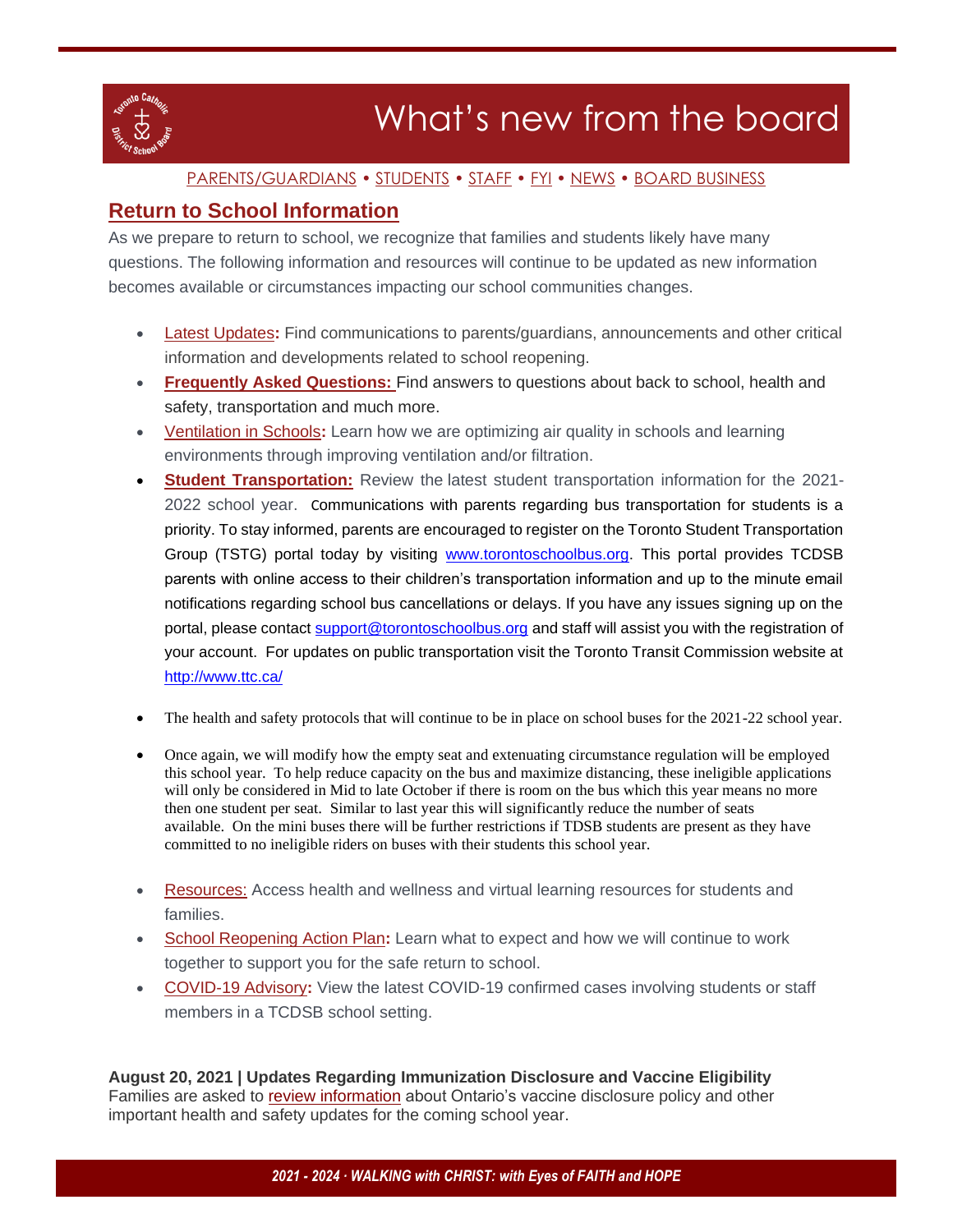• **Here is the link to the new Toronto Public Health Screening Tool for children**  [https://www.toronto.ca/wp-content/uploads/2021/06/994c-Screening-Questionnaire-Child-Care-Day-Camp-](https://www.toronto.ca/wp-content/uploads/2021/06/994c-Screening-Questionnaire-Child-Care-Day-Camp-School.pdf)[School.pdf](https://www.toronto.ca/wp-content/uploads/2021/06/994c-Screening-Questionnaire-Child-Care-Day-Camp-School.pdf)

# <span id="page-3-0"></span>PARENTS/GUARDIANS

### [UPDATED COVID-19 SCREENING PASSPORT](https://t.e2ma.net/click/h6zfzd/pg1lfpg/d3ilww)

Toronto Public Health has updated the COVID-19 Checklist and Screening Passport to help parents/guardians screen their child for COVID-19 symptoms before school each day.

## **[NOTICING MENTAL HEALTH CONCERNS FOR YOUR CHILD](https://t.e2ma.net/click/h6zfzd/pg1lfpg/9nklww)**

As families prepare for the return to school, it is important to consider signs that could indicate that your child is struggling with an emerging or escalating mental health problem.

### **[SCHOOL CASH ONLINE](https://t.e2ma.net/click/h6zfzd/pg1lfpg/58llww)**

Parents/Guardians are reminded to create their School Cash Online profile for a safe and convenient payment option that eliminates the need to send cash or cheques to school.

### **[LIABILITY INSURANCE](https://t.e2ma.net/click/h6zfzd/pg1lfpg/1tnlww)**

Student Accident Insurance can be purchased online. TCDSB's Risk Management promotes this product as an inexpensive form of dental, disability and life insurance.

### **OCTOBER IS…**

#### **Virtue of the Month:** [Gratitude](https://t.e2ma.net/click/p4vl2d/pg1lfpg/t7g31w)

- [Latin Hispanic Canadian Heritage Month](https://t.e2ma.net/click/p4vl2d/pg1lfpg/9zh31w)
- [Autism Awareness Month](https://t.e2ma.net/click/p4vl2d/pg1lfpg/psi31w)
- [Child Abuse Prevention Month](https://t.e2ma.net/click/p4vl2d/pg1lfpg/5kj31w)
- [Learning Disabilities Awareness Month](https://t.e2ma.net/click/p4vl2d/pg1lfpg/ldk31w)
- [National Principals Month](https://t.e2ma.net/click/p4vl2d/pg1lfpg/15k31w)

### **Important Dates in October**

- **October 2:** National Custodial Workers Day
- **October 5:** World Teachers Day
- **October 6:** [Walk to School Day](https://t.e2ma.net/click/p4vl2d/pg1lfpg/xqm31w)
- **October 7:** [Rosary Day](https://t.e2ma.net/click/p4vl2d/pg1lfpg/djn31w)
- **October 10:** [World Mental Health Day](https://t.e2ma.net/click/p4vl2d/pg1lfpg/tbo31w)
- **October 11:** Thanksgiving
- **October 17:** [International Day for Eradication of Poverty](https://t.e2ma.net/click/p4vl2d/pg1lfpg/93o31w)
- **October 18-22**: [School Bus Safety Week](https://t.e2ma.net/click/p4vl2d/pg1lfpg/pwp31w)
- **October 20:** [Take Me Outside Day](https://t.e2ma.net/click/p4vl2d/pg1lfpg/5oq31w)
- **October 21:** [Early Childhood Educator and Child Care Worker Appreciation Day](https://t.e2ma.net/click/p4vl2d/pg1lfpg/lhr31w)

#### *2021 - 2024 ∙ WALKING with CHRIST: with Eyes of FAITH and HOPE*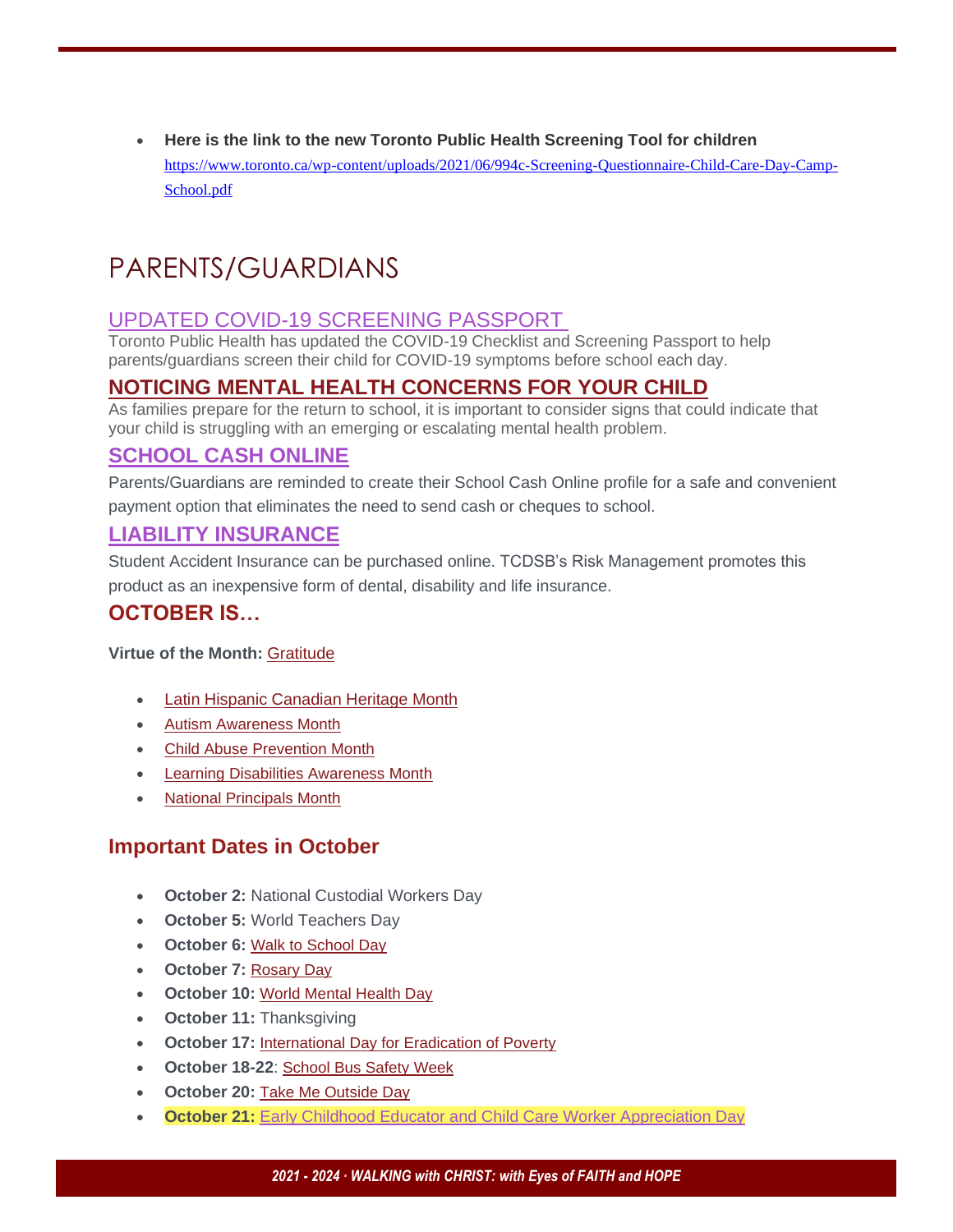• **October 22:** Bus Driver Appreciation Day

**Stay Informed Throughout the Year** Visi[t www.tcdsb.org](http://www.tcdsb.org/) for update Follow @TCDSB on Twitter Follow<https://www.facebook.com/Toronto.CatholicDSB/> on Facebook Follow torontocatholicdsb on Instagram

## Questions about 2021-2022 School Year?

Refer to our **[frequently asked questions](https://www.tcdsb.org/FORSTUDENTS/back-to-school/Pages/faq.aspx)** for more information.

## **SCHOOL YEAR CALENDAR**

The following chart lists school holidays, Professional Activity (PA) days, and other key dates for the 2021 - 2022 school calendar year of the Toronto Catholic District School Board (TCDSB).

| <b>Important Dates for 2021 - 2022 School Year</b> |                         |  |  |  |  |
|----------------------------------------------------|-------------------------|--|--|--|--|
| Number of School Days                              | 194                     |  |  |  |  |
| Number of Professional Activity Days               | $\overline{7}$          |  |  |  |  |
| Number of Exam Days (Secondary Only)               | 10                      |  |  |  |  |
| First Three Days of the School Year (Staff Only)   | September 2, 7, 8, 2021 |  |  |  |  |
| Labour Day                                         | September 6, 2021       |  |  |  |  |
| First Day of Classes for Students                  | September 9, 2021       |  |  |  |  |
| Thanksgiving Day                                   | October 11, 2021        |  |  |  |  |
| Christmas Break                                    | December 20 - 31, 2021  |  |  |  |  |
| Family Day                                         | February 21, 2022       |  |  |  |  |
| Mid-Winter Break                                   | March 14-18, 2022       |  |  |  |  |
| Good Friday                                        | April 15, 2022          |  |  |  |  |
| Easter Monday                                      | April 18, 2022          |  |  |  |  |
| Victoria Day                                       | May 23, 2022            |  |  |  |  |
| Last Day of Exams for Secondary Students           | June 28, 2022           |  |  |  |  |
| Last Day of Classes for Elementary Students        | June 30, 2022           |  |  |  |  |
| Last Day of School Year                            | June 30, 2022           |  |  |  |  |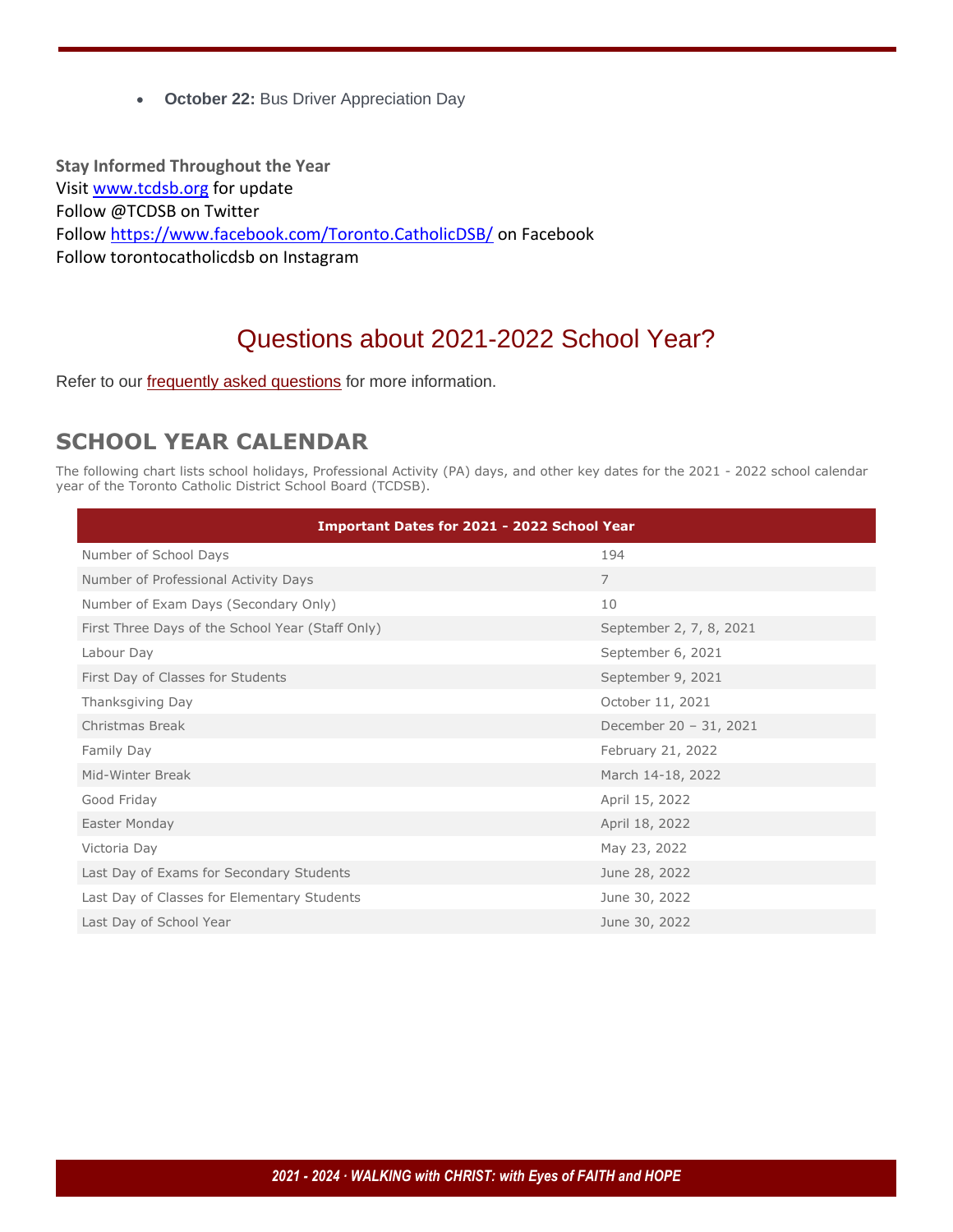## September Empathy Award Winners

#### **We are happy to announce our September Empathy Award winners…**

Mrs. Duarte: Gr  $SK/1 - Maya$  Ms. Knutson: Gr 1 – Abbey Mrs. Totten Gr 2 – Nate Ms. Penafiel: Gr 3 – Cameron Ms. Philips: Gr  $3/4$  – Nahom Ms. Robinson: Gr  $4/5$  - Charlotte Ms. Chan: Gr 5 – Vipul Ms. Strucchelli: Gr 5/6 – Hieran Mr. Cotton: Gr  $7 -$  Abigail Mr. Bryce: Gr 8 – Anna

Mrs. Navoa and Mrs. Bolos-Kirby: JK/SK– Viel Mrs. Wigglesworth and Ms. Villamora: JK/SK – Lylah

## Virtue Awards Virtue of **Hospitality** – **September**

*We are happy to announce our* **September** *Virtue Award winners…*

Mrs. Duarte: Gr SK/1 – Noah Ms. Knutson: Gr 1 – Shaavon  $Mrs.$  Totten Gr  $2 - James$  Ms. Penafiel: Gr  $3 - 2$ Ms. Philips: Gr  $3/4$  – Heaven Ms. Robinson: Gr  $4/5$  - Alexander Ms. Chan: Gr 5 - Jazeul Ms. Strucchelli: Gr 5/6 – Sophia Mr. Cotton: Gr 7 – Geron Mr. Bryce: Gr 8 – Anna

Mrs. Navoa and Mrs. Bolos-Kirby: JK/SK– Yosan Mrs. Wigglesworth and Ms. Villamora: JK/SK – Betty



October Birthday Happy Birthday to You! **Eyob, Maggie, Alvin, Xander, Charles, Sessen, Bitania, London, Sahasra, Janny, Isaiah, Olivia, Saleena, Christian, Yosi, Clo-Belle, Kassandra, Jaliyah, Kyle, Sesuna, Emma, Jacob**